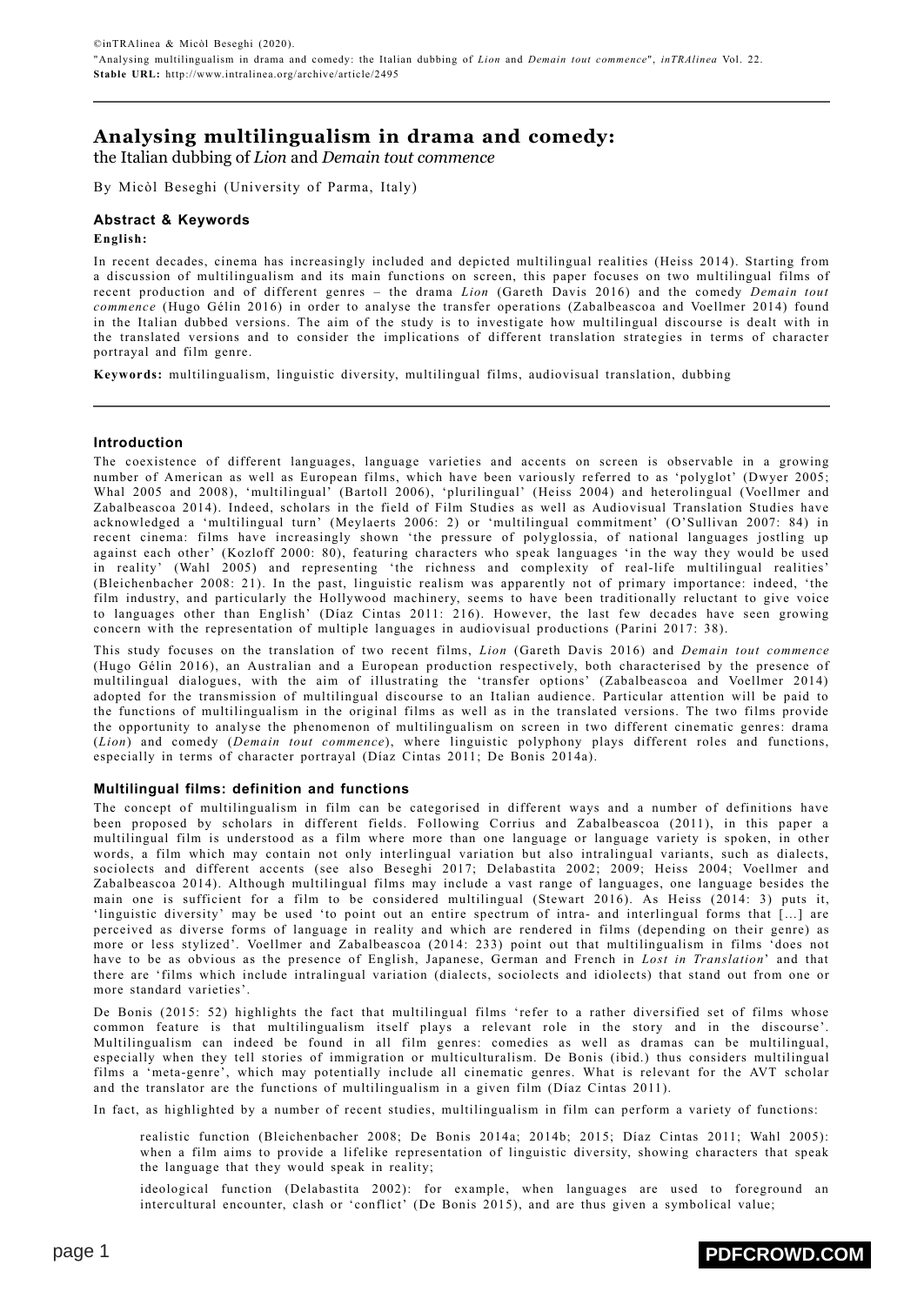comic function (Chiaro 2007): when a film uses languages to create humorous effects or 'confusion' (De Bonis 2015), for example, in situations of misunderstanding or miscommunication.

These functions are obviously broadly related to the cinematic genre in which multilingualism appears: in a comedy, multilingual exchanges may be used in humorous situations or for comic effects, while dramas may use linguistic diversity to represent social, cultural or ethnic conflicts. One specific function may be predominant in a film or have a role in the plot; however, more than one function may be found within the same film to fit the requirements of a specific scene or context.

### **Translating multilingual films**

Linguistic diversity on screen represents a challenge for AV translators, who are now faced with an increased volume of multilingual films (Baldo 2009; Beseghi 2017; Bleichenbacher 2008; De Bonis 2014a; 2014b; 2015, Díaz Cintas 2011; Dwyer 2005; Monti 2014; 2016; O'Sullivan 2011; Parini 2015; 2017; Wahl 2005; 2008). L3 theory (Corrius and Zabalbeascoa 2011; Voellmer and Zabalbeascoa 2014; Zabalbeascoa and Voellmer 2014) is currently one of the most useful approaches in the analysis of complex phenomena related to linguistic diversity in films and their translation. In this model, a distinction is made between  $L1$  – the main source language,  $L2$  – the main target language, and L3, which refers to any other language found in the source and target texts (Corrius and Zabalbeascoa 2011: 113). L3 is a concept defined as:

a deliberate use of expressive means (i.e., a language or language variety) that is distinguishable from most of the rest of the text, and this definition would include both foreign languages and dialects or other variations of a given language, including idiolects, sociolects and even special languages or varieties made up by the ST author. (Zabalbeascoa 2012b: 324)

AV translators often have to deal with texts that are not entirely monolingual or linguistically uniform, in that they contain some form of L3. Voellmer and Zabalbeascoa (2014) thus propose the term 'intertextual translation' rather than 'interlingual translation' to describe the translation of multilingual films where there is not one single SL to be translated into a single TL. The distinction between L1 and L3 is not always clear cut and, as Zabalbeascoa and Voellmer (2014: 36) state, has to be made by the translator and/or by the scholar. L1 in a multilingual film is generally quantitatively more present and it is usually the language of the country where the film is produced and/or shot, although this is not always the case. For instance, *Call Me by Your Name* by the Italian director Luca Guadagnino (2017) is set in Italy but it is an American production, and the L1 is English, while Italian, which is also quantitatively less present in the film, is L3.

According to Corrius and Zabalbeascoa's L3 theory (2011), the L3 segments of the ST can be rendered in various ways in the TT, yielding different results and effects in the translated version, such as standardisation, change of function or connotation and even L3 invisibility (ibid: 126). Zabalbeascoa and Voellmer (2014: 38-39) identify three main transfer options:

*neutralisation*, in which L3 disappears by being omitted or substituted by L2,

*adaptation*, in which L3TT differs from L3ST,

*transfer unchanged*, L3TT and L3ST coincide, although L3 connotations and/or functions may change in the target culture. Transfer unchanged may occur as 'verbatim transcription', in which the same L3 is maintained, or 'conveyed accent', in which a non-native accent is maintained (ibid: 39).

When L2 and L3ST coincide, the translator may apply a substitution with a different L3 - a different language or the same language but with a distinctive accent - or zero translation, in which case L3 becomes invisible in the translated text. In their study of the different translations of *Inglourious Basterds* (Quentin Tarantino 2009) Zabalbeascoa and Voellmer (2014) point out that the Italian dubbed version maintains all L3s (German and French) through transfer unchanged, except for L3 Italian, which is substituted by the Sicilian dialect in the translated version through adaptation (see also Parini 2015). Conversely, in the Italian dubbed version of *Letters to Juliet* (Gary Winick 2010), which portrays the story of an American girl in Verona, the Italian language spoken by the protagonist (L3ST), as well as L1 (English), is neutralised and rendered with standard Italian, thus making L3 invisible (De Bonis 2014a).

The translation of multilingual films is often problematic and thus considered a challenge (Diadori 2003; Heiss 2004), especially in countries where dubbing is popular (Parini 2015: 29). Italy is traditionally a dubbing country (Parini 2009; Ranzato 2015) and films are usually dubbed for general release. As noted by Parini (2015: 27), 'the practice of dubbing has become so deeply rooted in Italian culture that it is difficult to imagine a radical change in the context of audiovisual translation in the near future.' Recent studies on multilingual films have nonetheless highlighted changing trends in the audiovisual practices of dubbing countries such as Italy, Germany and Spain (Beseghi 2017; Díaz Cintas 2011; Heiss 2004; 2014; Parini 2015; 2017). Such practices include the integrated use of dubbing and subtitling, which means that at least some exchanges in L3 are preserved – i.e., the original soundtrack is maintained – and subtitles in L2 are added to provide a translation of such exchanges. Some exchanges may be left unchanged without adding subtitles in L2, which seems to be a widespread strategy when no subtitles in L1 are provided in the original version, or when the lines in L3 are not indispensable for the comprehension of the scene (Bartoll 2006). This tendency shows 'an attempt to reduce the levelling of language differentiation' (Parini 2015: 31) in countries where the multiple languages of multilingual films have nearly always all been dubbed into L2.

### **The analysis**

The analysis in this paper draws mainly on the concepts and taxonomies of L3 theory as defined by the studies of Corrius and Zabalbeascoa (2011), Voellmer and Zabalbeascoa (2014) and Zabalbeascoa and Voellmer (2014). It focuses on two case studies of two recent films belonging to different cinematic genres – *Lion* (Gareth Davis 2016) and *Demain tout commence* (Hugo Gélin 2016), a biographical drama and a comedy respectively – in order to examine the transfer options used for L3 in the Italian dubbed version and, more specifically, to consider the implications and effects of these operations in the translated films. The qualitative analysis of the original and dubbed versions considers both interlingual and intralingual variants as well as the roles and functions which L1, L2 and L3 play in the fictional situation represented. Indeed, the choices made by the translators to deal with multilingualism - or ignore it - depend on the 'functional value' (Díaz Cintas 2011: 220) that linguistic plurality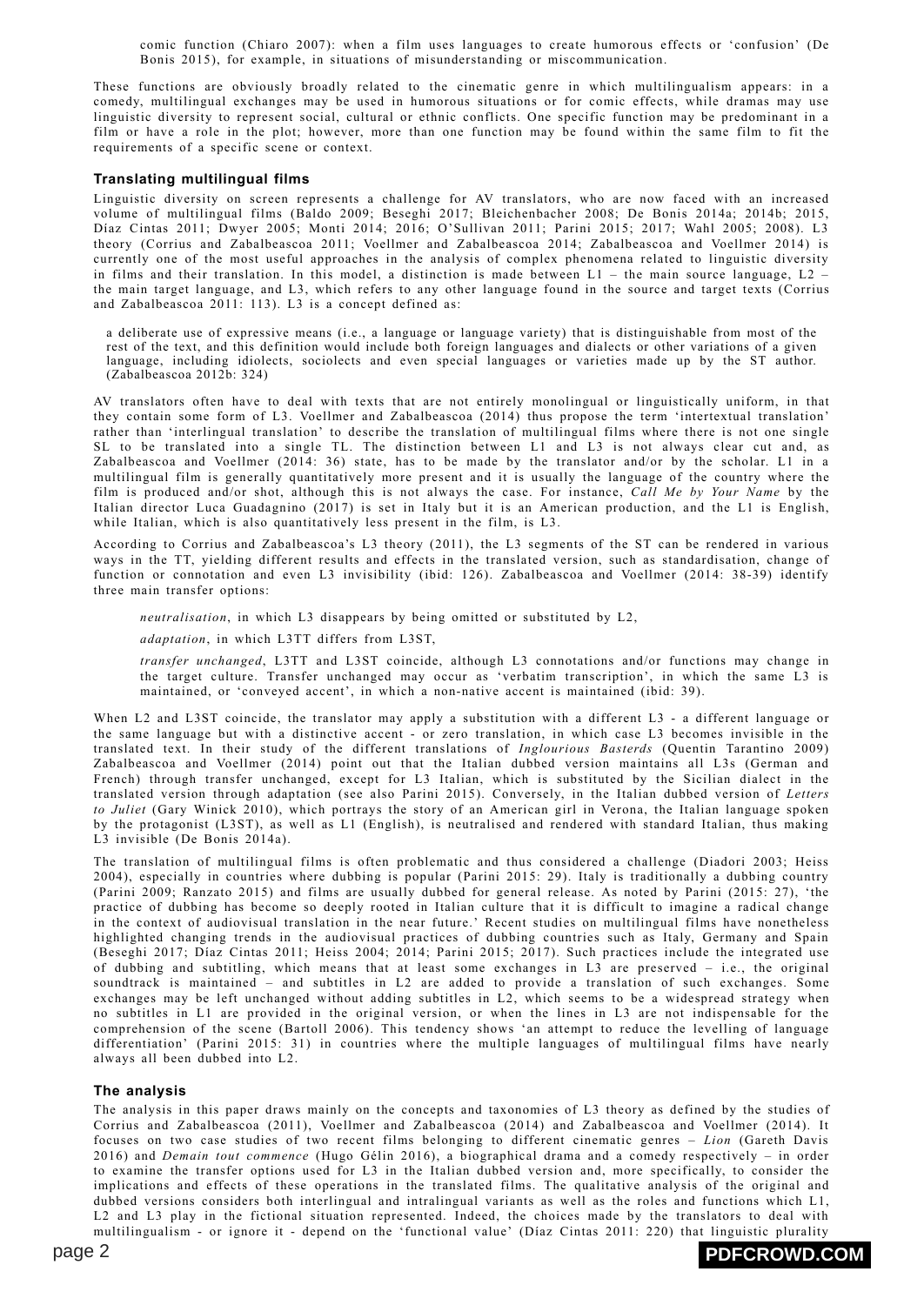has in the films. The analysis also investigates the relations between the characters' identities and the language(s) they speak, with the aim of tracing multilingualism in terms of its significance for character portrayal across different cinematic genres. Indeed, both films tell a multicultural story in which multilingualism plays an essential role and often has a diegetic function (Díaz Cintas 2011). As observed by de Higes-Andino (2014: 222), when translating multilingual scenes, the choice a translator has to make is whether to mark multilingualism or not, that is, to preserve or to obliterate the multilingual nature and connotations of the original film. If the translator chooses to mark multilingualism, then L3 will be present at least to some degree in the translated version.

While the analysis in this paper is principally focused on intertextual translation as defined by Voellmer and Zabalbeascoa (2014, see above), extra-diegetic and diegetic forms of translation within the original film (O'Sullivan 2007; 2011) are indisputably important elements to consider, since translation is usually an integral element of multilingual films. The most common form of extra-diegetic translation in multilingual films is 'partsubtitling', defined by O'Sullivan (2007: 81) as subtitles that are 'appended to part of the dialogue only, [...] planned from an early stage in the film's production, and […] aimed at the film's primary language audience.' Interpreting, on the other hand, is a diegetic mode of translation, which occurs when a character in a film translates for (an)other character(s), thus providing the audience with a translation of L3 words or phrases. As claimed by Díaz Cintas (2011: 220), 'whether or not other languages are subtitled in the original and in the translated version will also depend on the expectations of the average viewer'.

### **Dubbing multilingualism in drama: the case of** *Lion*

This section will investigate the presence of multilingualism in *Lion* as well as in its Italian dubbed version. *Lion* (Gareth Davis, 2016, Italian title: *Lion - La strada verso casa*) is a biographical drama adapted from Saroo Brierley's memoir *A Long Way Home* (2013). It tells the true story of a five-year-old Indian boy, Saroo, who gets lost in Kolkata, thousands of kilometres from home. He survives many misadventures before being adopted by a couple in Australia. 25 years later, he decides to look for his birth family in India. The action takes place in India and later shifts to the Australian island state of Tasmania, where Saroo starts his new life with his adoptive family. The film was well received internationally, winning many accolades and earning six Oscar nominations at the 89th Academy Awards.

*Lion*, without a doubt, can be considered a multilingual film. The first half, set in India, is mainly spoken in Hindi, with some exchanges in Bengali, while the second part, set mainly in Australia, is mostly spoken in English, which occasionally alternates with Hindi, for example when Saroo has memories of his Indian family or when he finally goes back to India to find his mother. The distinction between L1 and L3 in this film is not so easily definable: the very first language that the audience hear at the beginning of the film is Hindi, followed by some lines in Bengali when the location moves from Khandwa to Kolkata. Although the film is an Australian production and was first distributed in Anglophone countries (the United States, Australia and the United Kingdom), the very first word in English is actually uttered 45 minutes into the film. For quantitative reasons, one could argue that English and Hindi might be considered two distinct L1s. However, since the intended target audience is primarily Anglophone, it is more plausible to consider English the main language (L1) of the film, and Hindi and Bengali the secondary languages, or L3 (L3Hi, L3Be). Indeed, when L3Hi and L3Be are spoken, an extra-diegetic form of translation is generally provided and part-subtitles in L1 appear on the screen or, less frequently, a diegetic form of translation is provided (i.e., a character of the film acts as an interpreter). *Lion* presents a complex linguistic situation, including, in addition to interlingual variation, intralingual variants such as different varieties of English (e.g., Australian English, Indian English) and accented English (e.g., Indian accent), which together with L3, contribute to character portrayal and to reinforce socio-cultural issues represented in the film.

*Lion* revolves around the themes of family, roots, identity and home. In terms of functions, the presence of multilingualism unquestionably serves a realistic aim, specifically in relation to the geographical locations of the film; it would be unrealistic for the characters to speak English in an Indian village. Moreover, languages play a significant role on a symbolic level in the film. Saroo's life journey, from his hometown to Kolkata, and then to Australia and finally back to his hometown is symbolically accompanied by language diversity. When little Saroo is lost in Kolkata, he cannot understand a word because everyone speaks Bengali and he can only speak Hindi. His sense of loss and isolation in a huge, unfamiliar city is intensified by the challenge of speaking and understanding only Hindi in a place where Bengali is the common language. After his adoption, Saroo learns English, which becomes his first and only language, erasing all memories of Hindi. Later, his struggle with conflicting loyalties to his adoptive country and to his country of origin is again symbolised through language. When Saroo is at college, he meets a group of Indian students, who speak English with a noticeable Indian accent, which is pitted against Saroo's perfect English and Australian accent. This linguistic contrast and cultural clash, symbolising different lingua-cultural identities, is explained by Saroo Brierley himself in his biography (2016: 116):

They spoke English with me, but among themselves they spoke Hindi, the first I'd heard in years. My first language was almost completely forgotten – the Indians at high school had only spoken English too – and so initially I experienced a kind of reverse culture shock. In the company of the international students I was for the first time stripped of my Indianness – rather than being somewhat exotic, I was the Australian among the Indians.

After spending 25 years in Australia, Saroo goes back to his hometown to look for his lost family. Once again, he is in a place where everyone speaks Hindi, the language he learnt as a child and forgot when he started a new life in another country. The first woman he meets addresses him in Hindi, and Saroo instinctively replies in English. This incapacity to communicate emphasises the fact that Saroo feels lost all over again, a foreigner in his own country of origin. This sense of loss is again explained by Saroo in his memoir:

I look Indian, but my Western clothes are probably a little too new, my hair carefully styled – I'm obviously an outsider, a foreigner. To make matters worse, I can't speak her language. So when she speaks to me, I can only guess that she's asking me what I want here. (ibid: 2)

It seems a little thing, to not speak the language, but it carried an extra weight for a man making an emotional journey home after years of being lost. It was like being lost all over again, unable to understand what anyone said or to make people understand me. (ibid: 166)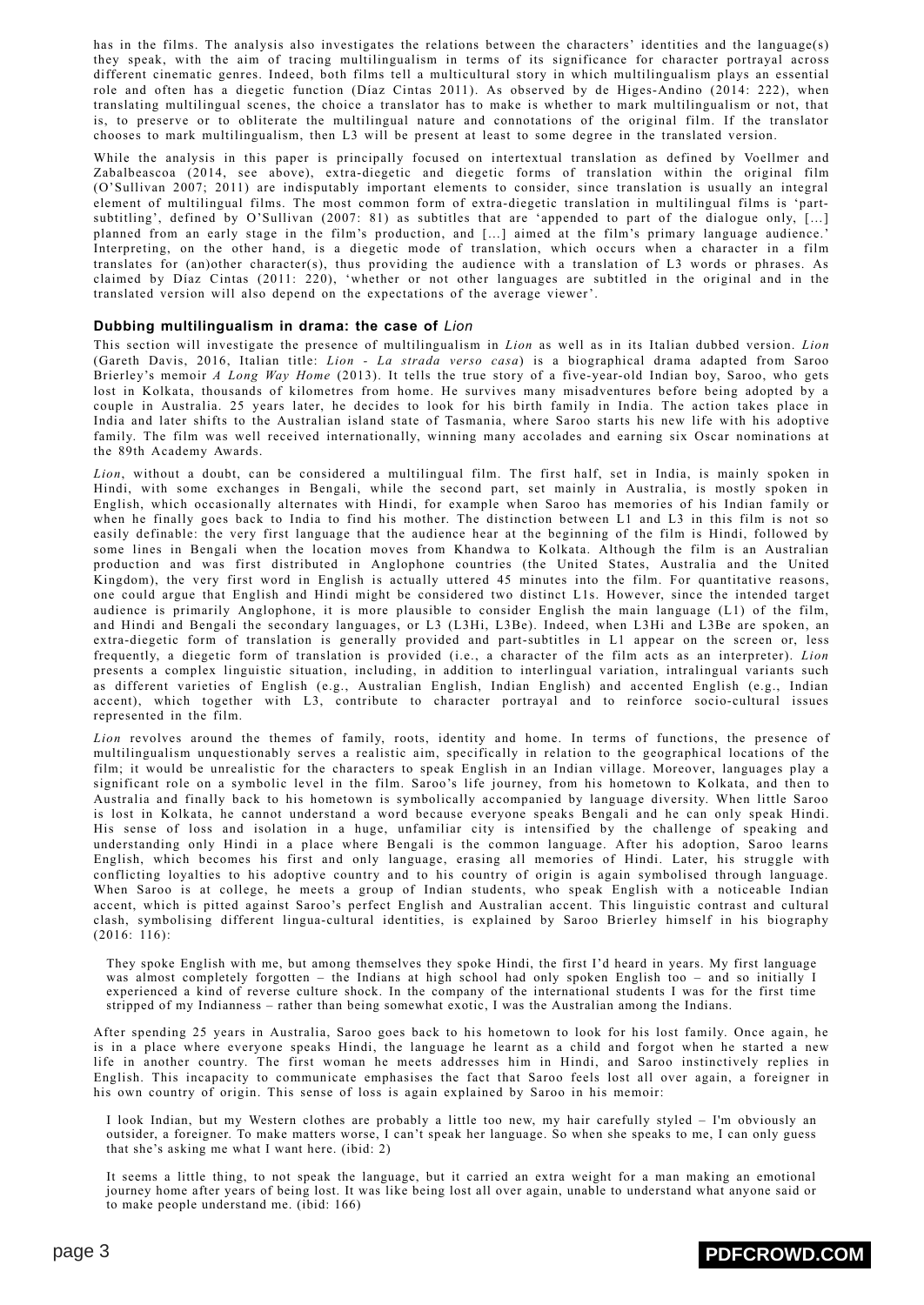As stated by Díaz Cintas (2011: 216), 'language has the power to symbolise both understanding and misunderstanding' and 'to portray the different social, cultural and personal dimensions of the various characters'. It is clear that multilingualism in *Lion* suggests a sense of rupture, alienation and loss, as it follows the complicated journey of a conflicted character, divided between different 'homes'. As observed by Cronin (2006: 45),

The condition of the migrant is the condition of the translated being. He or she moves from a source language and culture to a target language and culture so that translation takes place both in the physical sense of displacement and in the symbolic sense.

Interestingly, the film provides a more realistic representation in terms of language use than its literary source, which, apart from some instances of code-mixing, is mainly monolingual.

Again, according to Díaz Cintas (2011: 220), 'if languages recur regularly they should be translated in such a way that the target viewer is aware of the language difference'. In the dubbed version of *Lion*, L2 (Italian) substitutes L1 (English), and the following transfer operations are applied:

transfer unchanged - verbatim transcription: L3Hi and L3Be are kept unchanged and part-subtitles in L2 are provided. Occasionally, part-subtitles in L2 are not provided (no translation);

transfer unchanged - conveyed accent: non-native English spoken by Indian characters is translated into Italian with a recognisable Indian accent, revoiced by an Italian dubbing actor who imitates an Indian accent;

neutralisation: L2 (standard Italian) substitutes L1 spoken with a foreign accent by Indian immigrants.

Clearly, multilingualism is mostly preserved in the Italian dubbed version of *Lion*, since all the lines in L3Hi and L3Be are maintained in the translated version through transfer unchanged, and part-subtitles in L2 are provided whenever they appear in the original version. Obviously, part-subtitles appear when it is essential that the audience understand the meaning of L3 exchanges. When no translation (extra-diegetic or diegetic) is provided, it is because it is not fundamental for the audience to understand the content of L3 lines, or because the filmmaker might not want the audience to understand, thus emphasising the alienating effect caused by the lack of understanding. In *Lion*, there are only two occasions when no translation is provided. The first is when Saroo arrives in Kolkata: he does not know where he is and everyone speaks a language he does not understand (Bengali). He calls for help but no one understands. All the voices he hears are meaningless noises: in this part of the film no subtitles in L1 or L2 appear on the screen, and the viewers can feel the same sense of alienation as the protagonist, until a worker at the train station invites Saroo to 'speak Bengali'. From this moment on partsubtitles appear on the screen, and the viewers become aware that there has been a shift in language (i.e., from Hindi to Bengali).

The other occasion in which no translation is provided is when Saroo goes back to India after 25 years in Australia. When he speaks to the first woman he meets, she replies in Hindi. This multilingual exchange is not subtitled, so that the viewers can experience the same disorientation as the protagonist, until an Indian man who can actually speak English arrives and helps him to communicate.

In the dubbed version of *Lion*, transfer unchanged is used for L3Hi and L3Be, so interlingual variation, as well as the symbolic value of the original multilingualism, are preserved. Since the original soundtrack is left unchanged, the audience can hear the original voices of the actors. However, in the case of characters who use codeswitching, a discrepancy arises in the dubbed version: 'bilingual characters turn out to have different voices depending on the language they speak' (De Bonis 2014: 259). An example of this is when an Indian character working at the orphanage, Mrs Sood, gives Saroo and two other orphans a last-minute English lesson before they are adopted by English-speaking families, and teaches them English words while they are sitting at a table set in western style (see example below). Mrs Sood's continuous shift from L1 to L3Hi is maintained in the dubbed version, but while L3Hi is spoken by the original voice of the actress, the lines in L2 – which substitutes L1 – are spoken by the dubbing actress. Viewers may either notice and perhaps be annoyed by this incongruity, or they may accept it: after all, watching a dubbed film always requires a willing suspension of disbelief (Zabalbeascoa 2012a: 67). In any case, the audience has to accept another inconsistency in the dubbed version: the words taught to the Indian orphans are in Italian in the translated version, while it is clear that they will be adopted by Anglophone families (e.g., Australian). Again, the viewers will have to be aware that they are watching a dubbed film and that L2 is used to substitute L1 (Zabalbeascoa and Voellmer 2014).

### ORIGINAL VERSION

MRS SOOD: [In Hindi with part-subtitles: What's this called?] ALL CHILDREN: Fork. Fork. MRS SOOD: Fork. Yes, good. [In Hindi with part-subtitles: And this?] ORPHAN GIRL: Nice. MRS SOOD: Knife. Nice no. Knife. Ok? ALL CHILDREN: Knife.

ITALIAN DUBBING BACK TRANSLATION

MRS SOOD: [In Hindi with part-MRS SOOD: [In Hindi with part-subtitles: subtitles: Come si chiama questa?] ALL CHILDREN: Forchetta. MRS SOOD: Forchetta. Sì, bravi. [In MRS SOOD: Fork. Yes, well done. [In Hindi Hindi with part-subtitles: E questo?] ORPHAN GIRL: Coltlello. MRS SOOD: Coltello. What's this called?] ALL CHILDREN: Fork. with part-subtitles: And this?] ORPHAN GIRL: Knife [mispronounced in Italian]. MRS SOOD: Knife.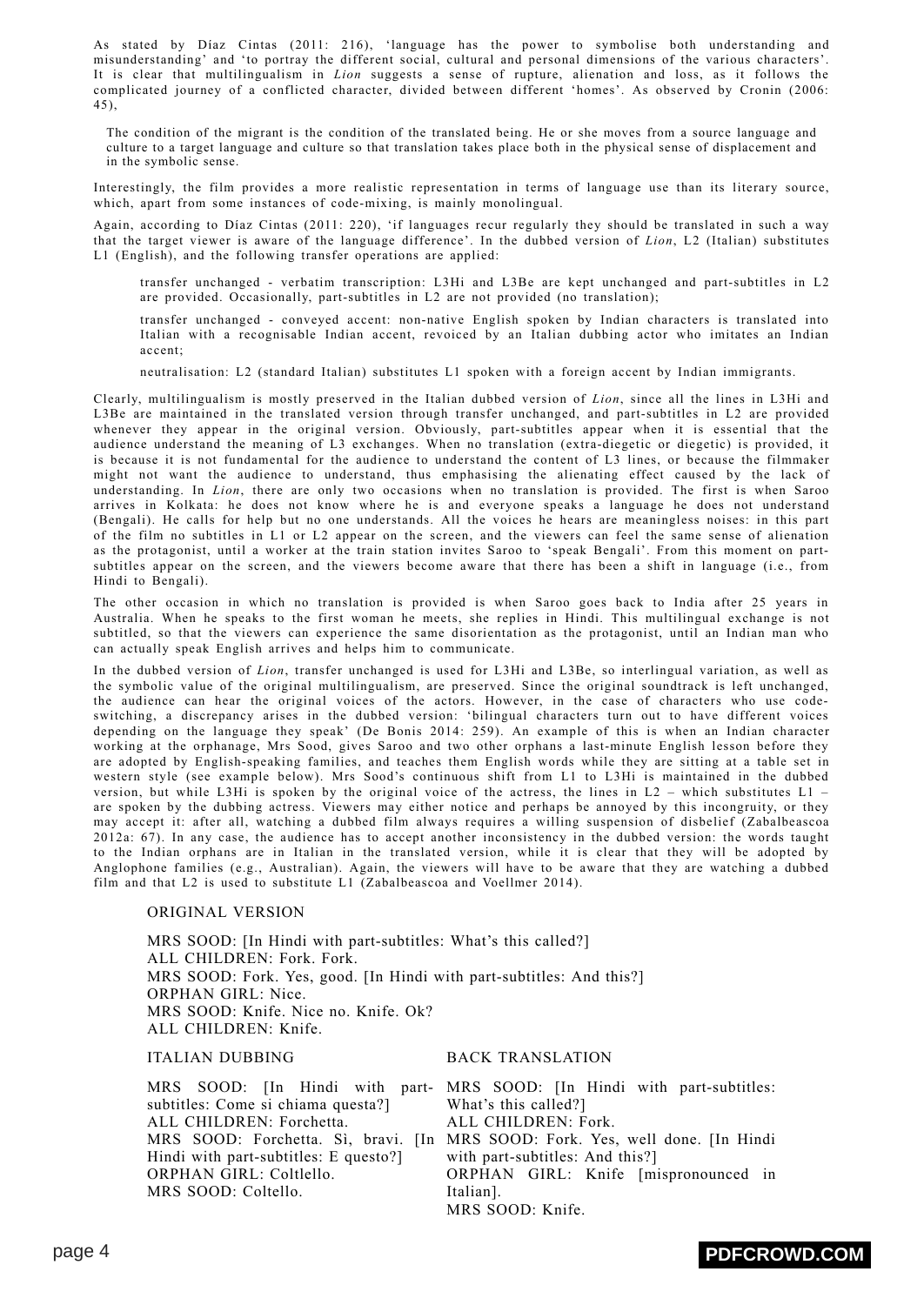The Italian dubbed version of *Lion* clearly marks multilingualism. Considering the significant quantity of L3 in this film, the approach appears to indicate a step forward in the Italian dubbing scenario, since until recently it was noted that 'it is more common in Italian translations of multilingual films containing longer subtitled scenes to opt for monolingual dubbing' (Heiss 2014: 14). However, with regard to intralingual variation, both transfer unchanged (conveyed accent) and neutralisation are found. This means that L1 spoken with foreign accents is not always carried over to the translated text, hence some linguistic diversity is lost. While L1 spoken by Indian characters is translated into Italian with a noticeable Indian accent through conveyed accent, L2 (standard Italian) substitutes L1 spoken by Indian immigrants. In terms of functional value, this operation has the effect of erasing the different lingua-cultural identities depicted in the film. The cultural clash represented by the different language usage of Saroo and his Indian college mates is obliterated in the dubbed version, and the role of multilingualism in character portrayal downplayed. While Saroo believes that he is perfectly integrated into Australian society, both linguistically and culturally, the other Indian immigrant characters are more conscious of their origins, and they display this cultural affiliation, as well as their immigrant condition, linguistically. It is after meeting and talking to these characters that Saroo starts remembering his origins and begins a symbolic as well as physical journey to find his home and identity. While in the original version viewers cannot fail to notice the linguistic conflict, in the Italian version Saroo and the Indian immigrant characters come across as native speakers, and the symbolic value of linguistic differentiation is lost. As pointed out by Heiss (2014: 21), the rendering of intralingual variation in translation is still a thorny issue, as 'these differences cannot be completely transplanted into another language area'. However, in this case, the transfer option of conveyed accent could perhaps have been applied more consistently in the dubbed version in order to avoid standardisation of linguistic variety and flattening of the linguistic representation of characters.

### **Dubbing multilingualism in comedy:** *Demain tout commence*

This section of the paper will investigate the use of multilingualism in the comedy *Demain tout commence* as well as in its Italian dubbed version. *Demain tout commence* (Hugo Gélin 2016, English title: *Two is a family*, Italian title: *Famiglia all'improvviso - Istruzioni non incluse*) is a French remake of the Mexican film *Instructions Not Included (Eugenio Derbez 2013)*. The film is initially set in the south of France, where the protagonist, Samuel, lives a carefree life as a single man. Unexpectedly, an ex-girlfriend (Kristin) shows up with a baby girl she claims is his child. Kristin then leaves the child with Samuel, and disappears. Samuel goes to London to try and find Kristin, but he ends up raising his child (Gloria) by himself there, with the help of a French friend (Bernie). After eight years, Kristin shows up again, this time with her American boyfriend, and wants to take Gloria back, but Samuel fights to keep his daughter with him.

The film is clearly multilingual, with French and English continuously alternating throughout the movie. The English language is present to such an extent that it might seem reasonable to consider it an L1 together with French. However, as the film is originally aimed at a French audience, and the English words are fewer than the French dialogue lines, we can consider French the main language (L1) and English L3 (L3Eng). As in *Lion*, both diegetic translation (characters acting as interpreters) and extra-diegetic forms of translation (part-subtitles) from L3 into L1 are generally provided in the original film, since it is targeted at a French audience and the use of the two languages is often meaningful in terms of plot development. English is spoken in the film in different varieties: British, American and non-native (L3BrEn, L3AmEn, L3nnEn). Moreover, L1 French is also found in non-native varieties (L1nnFr).

In terms of functions, because the film is set in different countries (France and the United Kingdom), the languages first of all serve a realistic aim: the characters speak the language they are supposed to speak on the basis of their origins, their geographical location and their interlocutors. In *Demain tout commence*, multilingualism also has a diegetic function, in that the protagonist has to overcome a series of obstacles, including the language barrier. Furthermore, language gains a symbolic value when it is used to emphasise a specific situation in the plot: the protagonist suddenly finds himself having to take care of a baby girl, which is a totally new experience for him. His feelings of disorientation and fear are exacerbated by the fact that he is starting a new life in a country whose language he does not speak or understand very well, and where people do not understand him.

More importantly, multilingualism is used in this film to create comic effects resulting from misunderstandings between speakers of different languages or from mistakes in the foreign language (e.g., grammatical mistakes, poor pronunciation). When the French protagonist arrives in London, he finds it difficult to speak English and to understand other people, which often leads to confusion and comical situations. Many humorous scenes in the film are based on multilingual exchanges, and more specifically on misunderstandings deriving from multilingual conversations. Very often the comic effect is obtained through the contraposition between the protagonist's nonnative English and other characters' native English. Furthermore, Samuel often uses a hybrid mixture of French and English, which constitutes a very peculiar kind of L3, a sort of multilingual idiolect, which obviously represents a challenge from the point of view of translation.

In the dubbed version of *Demain tout commence*, L2 (Italian) substitutes L1 (French) and the following transfer operations on L3Eng segments are applied:

transfer unchanged – verbatim transcription: L3Eng is kept unchanged and part-subtitles in L2 are either provided or not (no translation);

transfer unchanged – verbatim transcription with a different accent: some segments of L3Eng are revoiced by Italian actors who speak with a non-native accent;

neutralisation: L2 (standard Italian) substitutes L3Eng, thus erasing some multilingual exchanges (e.g., code-switching).

With regard to non-native L1 and L3, the following transfer operations are found:

transfer unchanged – verbatim transcription with a different accent: segments of L3nnEn and L1nnFr are revoiced by Italian actors who speak with a different non-native accent;

transfer unchanged – conveyed accent: segments of L3nnEn and L1nnFr are revoiced by Italian actors who speak with the same foreign accent, or fake it;

neutralisation: L2 (standard Italian) substitutes segments of L1nnFr, thus erasing the foreign accent.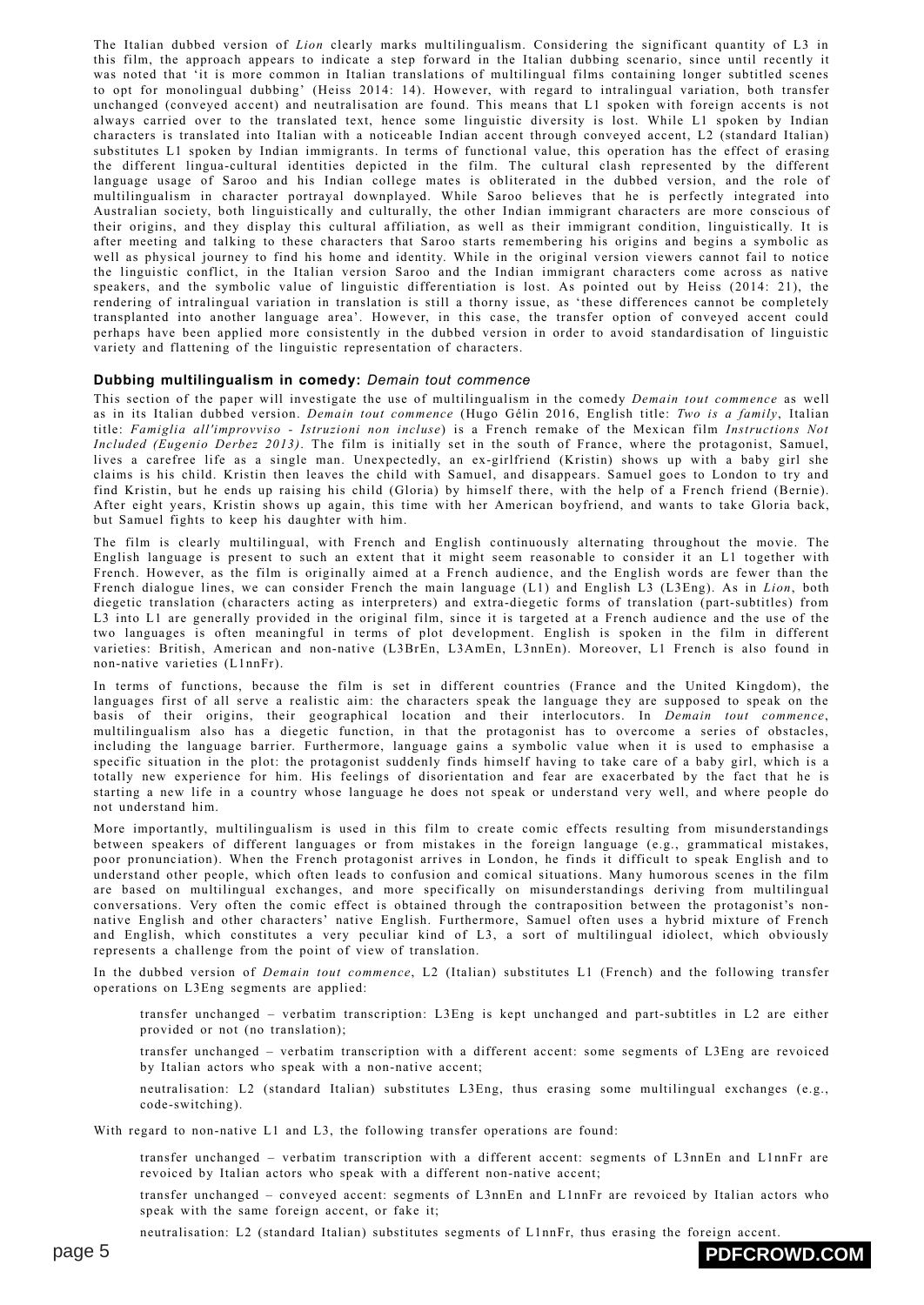As noted above, multilingualism in this film is primarily used as a vehicle for humour. It is interesting to note that in the original version of the film, no extra-diegetic translation is provided when the protagonist does not understand someone speaking English, as in the example reported below. In the dubbed version, L2 substitutes L1 and L3TT is the same as L3ST (English), and part-subtitles are not provided. In this way, in both versions, the viewers are given no assistance in interpreting the multilingual exchange. Moreover, the Italian translation uses the idiomatic expression 'non capire un tubo' (not understand a thing), thus creating a wordplay with 'tube' and reinforcing the humorous effect.

### ORIGINAL VERSION ITALIAN DUBBING

go to the tub?

MAN: Tub?

SAMUEL: Tub!

the exit, you go down the stairs, hop on the line. It's quite simple, actually.

SAMUEL (laughing): **J'ai rien compris**. too fast.]

MAN: Fuck off.

spoke more slowly.]

The absence of subtitles in L1 and thus in L2 is sometimes justified by the use of diegetic interpreting. Gloria, who is a bilingual character speaking English and French, often translates for her father, functioning as a mediator between the two languages and cultures. The example below shows the use of both diegetic and extradiegetic forms of translation, when Gloria translates from L3Eng to L1/L2 for her father, and the presence of part-subtitles in L1/L2 when Gloria is not translating.

### ORIGINAL VERSION ITALIAN DUBBING

gonna be a big day tomorrow.

did he say? He speaks too fast.]

you need to get some rest tonight.]

SAMUEL: Ah, yes!

word of English.

**here to translate**.

*Demain tout commence* is strongly characterised by the use of code-switching. Gloria is not the only bilingual character in the film: her mother Kristin and Samuel's friend Bernie are also proficient in two languages, and continuously shift from English to French according to the context and to their interlocutor. As mentioned above, the transfer options used in the dubbed version range from transfer unchanged (L3TT coincides with L3ST or L3ST segments are spoken by Italian dubbing actors) to neutralisation (L3ST is substituted by L2). As in *Lion*, when L3Eng is preserved and the original soundtrack is left unchanged, bilingual characters thus have two different voices in the dubbed film (i.e., the voice of the original actor/actress for L3 and the voice of the dubbing actor/actress for L2). In the example below, Bernie speaks with two different voices in L2 and L3.

### ORIGINAL VERSION ITALIAN DUBBING

chier, merde! [back translation: Fuck! [back translation: Fuck! Shit!] Shit!]

SAMUEL: **Vous parlez français?** [back translation: Can I ask you something?] translation: Do you speak French?] BERNIE: Oui, ça m'arrive. [back Yes, why not.] translation: Yes, it happens.]

SAMUEL: Mister, do you know what to SAMUEL: Mister, do you know what to go to the tub?

MAN: Tub?

SAMUEL: Tub!

MAN: Ah, tube! Yeah. (speaking very MAN: Ah, tube! Yeah. (speaking very fast) fast) If you're looking for the tube you If you're looking for the tube you should should take that corridor over there, go take that corridor over there, go right right through customs, you continue through customs, you continue straight straight ahead, you'll see a sign just by ahead, you'll see a sign just by the exit, you go down the stairs, hop on the line. It's quite simple, actually.

Je suis désolé. **Tu parles trop vite**. [back **tubo**. Mi dispiace, **parli troppo in fretta**. translation: I don't understand. You speak [back translation: I don't understand a thing. SAMUEL (laughing): **Non ho capito un** I'm sorry, you speak too fast.] MAN: Fuck off.

SAMUEL: Ça j'ai compris. C'était plus SAMUEL: Ah, questo l'ho capito, era più lent. [back translation: I got this. You lento. [back translation: I got this. You spoke more slowly.]

DIRECTOR: Get some rest mate, it's DIRECTOR: Get some rest mate, it's gonna be a big day tomorrow.

SAMUEL: **Qu'est-ce qu'il a dit là? Il** SAMUEL: **Che ha detto? Va troppo veloce**. **parle trop vite.** [back translation: What [back translation: What did he say? He speaks too fast.]

GLORIA: Il a dit qu'il fallait que tu te GLORIA: Dice che devi riposare stasera. reposes ce soir. [back translation: He said [back translation: He says you need to get some rest tonight.]

SAMUEL: Ah, yes!

DIRECTOR [with part-subtitles in L1]: I DIRECTOR [with part-subtitles in L2]: I can't believe you still don't understand a can't believe you still don't understand a word of English.

GLORIA [with part-subtitles in L1]: **I'm** GLORIA [with part-subtitles in L2]: **I'm here to translate**.

BERNIE (talking on the phone) [with BERNIE (talking on the phone) [partpart-subtitles in L1]: No, I just want you subtitles in L2]: No, I just want you to do to do your fucking job before I do mine, your fucking job before I do mine, which is which is fire you! (he hangs up) Ça fait fire you! (he hangs up) Che palle, merda!

> SAMUEL: **Posso chiederle una cosa?** [back BERNIE: Sì, diciamo di sì. [back translation: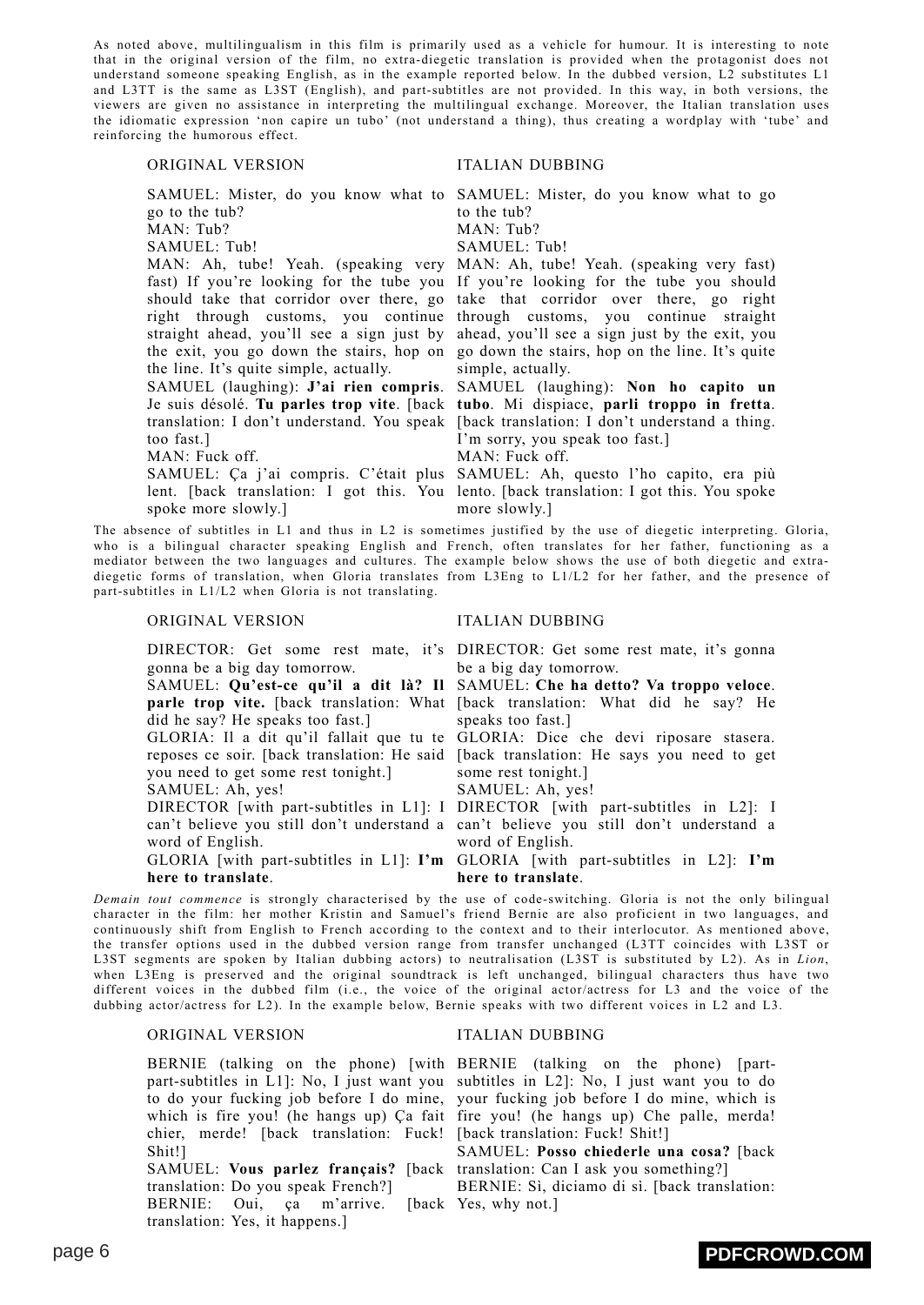When L3ST is substituted by L2, code-switching is not maintained in the dubbed version, and the connotations or functions associated with the language switch may be lost. The example below reports a multilingual dialogue between Samuel, Gloria and Kristin, where different operations are applied to L3 segments, bringing about different effects in the target text. In the original film, Gloria quotes a phrase from *Shrek*, and her American accent is unmistakable. In the Italian version, L3Eng is preserved but it is revoiced by an Italian dubbing actress with a non-native accent, and the character's American accent is lost. This operation leads to an inconsistency in the dubbed version, since Kristin makes a meta-linguistic comment about Gloria's American accent, which is actually absent.

# ORIGINAL VERSION ITALIAN DUBBING

in Shrek. Do you remember the donkey? Well, it was his voice in the original.] It's him. Well, it's his voice.]

accent) [with part-subtitles in L1] You tacs cause your breath stinks! breath stinks!

américain pour une petite anglaise. [back for a little British girl.] translation: She has a funny American accent for a little British girl.]

SAMUEL: Eddie Murphy, ma chérie, il SAMUEL: Eddie Murphy ha fatto Shrek, ti est dans Shrek. Tu te rapelles de l'âne? ricordi Ciuchino? Ecco, in originale era la C'est lui. Enfin, c'est sa voix. [back sua voce. [back translation: Eddie Murphy translation: Eddie Murphy, my dear, he is was in Shrek. Do you remember Donkey?

GLORIA: Ah oui! (in an American subtitles in L2] You definitely need some tic GLORIA: Ah sì! (in an Italian accent) [part-

definitely need some tic tacs cause your KRISTIN: **Ha un accento stranamente** KRISTIN: Elle a un accent drolement translation: She has a funny American accent **americano** per una piccola inglese. [back

Soon afterwards, Gloria and her mother start a conversation in English, thus deliberately excluding Samuel. The function of creating an out-group (Monti 2014) in the conversation, however, is not maintained in the Italian dubbed version, since L2 substitutes L3 (neutralisation) and erases the multilingual nature of the exchange. The language shift which symbolically represents the changing relationship between Gloria and her mother is lost in the dubbed version.

From the perspective of translation, the most challenging scenes are those in which non-native varieties are used (L3nnEn and L1nnFr). One of the most significant examples is Samuel's idiolect, which is a mixture of English and French, characterised by a strong French accent. This non-native variety of English is rendered in the dubbed version with a mixture of English (L3) and Italian (L2), most of the time characterised by an Italian accent (verbatim transcription with different accent, see example below).

### ORIGINAL VERSION ITALIAN DUBBING

KRISTIN: Samuel doesn't speak English. KRISTIN: Samuel doesn't speak English. SAMUEL: Si, si, si, bien sure. Attends. Si SAMUEL: Sì, sì sì, invece. Aspetta. Sì, sì, si si. He speak, he speak. Sometimes, a sì. He speak, he speak. Sometimes, a little. little. Sometimes, no. It depend, en fait. It Sometimes, no. It depend, in realtà. It depend. It depend mais he speak, bien depend. It depend ma he speak, come no. sure.

However, other transfer operations are found for the rendering of non-native varieties. As noted above, humorous scenes in the film are often based on non-native speakers' grammatical mistakes and bad pronunciation in L1 and L3. In the film, the two non-native speakers Samuel and Loel tease one another because of their mistakes and incorrect pronunciation in English and French respectively. While in the dubbed version L1nnFr is substituted by non-native Italian, maintaining the English accent (conveyed accent), L3nnEn spoken by Samuel is rendered inconsistently. Sometimes he speaks English with an Italian accent, and at other times he speaks English with a French accent. In the second case, the conveyed accent actually leads to incongruity in the dubbed version, since the viewers would not expect an Italian-speaking character to speak English with a French accent. The example below shows how the Italian dubbed version retains Samuel's French pronunciation of the phrase 'the South' (/zə ˈzaʊs/)**[\[1\]](#page-9-0)**. However, the same humorous effect is not obtained in the Italian version, which on the contrary sounds quite unnatural.

<span id="page-6-0"></span>

| ORIGINAL VERSION                                        | <b>ITALIAN DUBBING</b>                                                                |
|---------------------------------------------------------|---------------------------------------------------------------------------------------|
| SAMUEL: The Zous.                                       | SAMUEL: The Zous.                                                                     |
| LOEL: The Zous?                                         | LOEL: The Zous?                                                                       |
|                                                         | SAMUEL: Si, the Zous, near the sea. You SAMUEL: Si, the Zous, near the sea. You       |
| know.                                                   | know.                                                                                 |
| LOEL: Oh, right, the South! LOEL: Oh, right, the South! |                                                                                       |
|                                                         | SAMUEL: C'est ce que je viens de dire, SAMUEL: Ma è quello che ho detto, the          |
|                                                         | the Zous. [back translation: That is what Zous. [back translation: But that is what I |
| I've just said, the Zous.                               | said, the Zous.]                                                                      |

An example of neutralisation of L1nnFr is found when Samuel is casting some English women and looking for a substitute for Gloria's mother. He requires an actress who can speak French as well as English, but all the women are clearly British and speak French with a strong, noticeable English accent, and often switch from French to English. The use of multilingualism here is both realistic and comic, as well as enhancing Samuel's sense of frustration. Although it preserves the words in L3, the dubbed version neutralises L1nnFr, substituting it with L2 (standard Italian), thus reducing both the realist and the comic functions.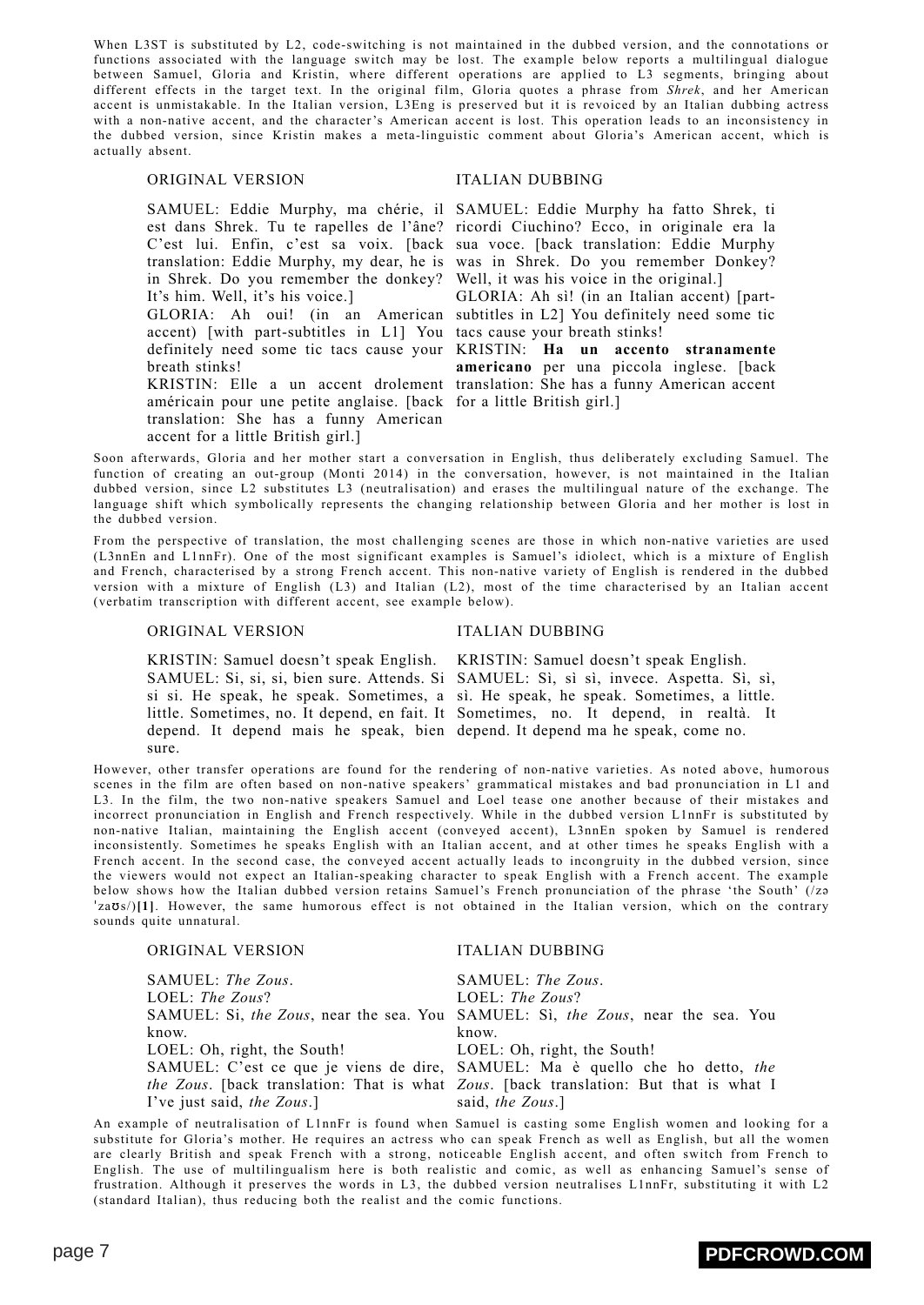As discussed in detail above, the main functions of multilingualism in *Demain tout commence* are associated with realism and humour. Since the protagonist is a Frenchman who cannot speak English and refuses to learn it, his French origins are continuously emphasised in the film through meta-linguistic comments. These however disappear in the Italian version in order to maintain the illusion of credibility necessary in dubbing, as can be seen in the two examples below.

### ORIGINAL VERSION ITALIAN DUBBING

terribly sorry, sir. He's **from France**.

ORIGINAL VERSION ITALIAN DUBBING

**français à Londres**, c'est ça le concept? **stranieri**, come mai? French in London, don't they?]

BERNIE [part-subtitles in L1]: I'm BERNIE [part-subtitles in L2]: I'm terribly sorry, sir. He's **not English**.

SAMUEL: Ah, donc **tout le monde parle** SAMUEL: Ma **a Londra siamo tutti** [back translation: Oh, so everyone speaks [back translation: So we're all foreigners in London. How come?]

Nevertheless, not all the references to France are removed in the dubbed version, thus asking the viewers to suspend their disbelief. In the example below, the comic effect is obtained through the phonetic similarity between the name Loel (Kristin's American boyfriend) and the French football team 'l'OM' (Olympique Marseille). Although Samuel's French origins are normally hidden, this French cultural reference is maintained in the dubbed version.

### ORIGINAL VERSION ITALIAN DUBBING

LOEL: And you're Samuel, right? SAMUEL: Right. LOEL: Loel. SAMUEL: **Loel, moi je préfère l'OM**. SAMUEL: **Loel, ok, io preferisco l'OM**. Mi Désolé. back translation: Loel, okay, I dispiace. [back translation: Loel, okay, I prefer O.M., I'm sorry.] LOEL: What? SAMUEL: **Loel. L'OM**. Team. Football. LOEL: Ah, football! SAMUEL: Voilà, ça. [back translation: SAMUEL: Ecco, sì. [back translation: There There you go, yes.] LOEL: And you're Samuel, right? SAMUEL: Right. LOEL: Loel. prefer O.M., I'm sorry.] LOEL: What? SAMUEL: No. **Loel. L'OM**. Team. Football. LOEL: Ah, football! you go, yes.]

From the analysis of the original and the translated versions, it can be concluded that the dubbing of *Demain tout commence* generally marks multilingualism. However, the range of operations applied to L3 segments are varied. The rendering of non-native varieties is especially problematic, and the transfer operations found in the dubbed film range from neutralisation to transfer unchanged, which may lead to a decreased level of humour. Another challenging area is the management of bilingual speakers in translation: although the language alternation or shift is mainly preserved, some incongruities arise, such as the presence of two different voices for the same character. This may be detrimental to the illusion of credibility that is part of filmmaking (Zabalbeascoa 2012a), or perhaps it is the price to pay to preserve multilingualism in a dubbed film. On the other hand, if L3 is revoiced by the dubbing actors, the original accent is inevitably modified and some inconsistencies may arise as well, for instance when meta-linguistic comments do not match the character's actual speech.

### **Conclusions**

This paper set out to examine multilingualism and its functions focusing on two case studies: *Lion* (Gareth Davis 2016) and *Demain tout commence* (Hugo Gélin 2016). These two recent films, an Australian and a European production, were selected because they provide the opportunity to analyse the functions of multilingualism in two different cinematic genres - drama and comedy.

Multilingualism in the two films is associated mainly to realism, symbolic/socio-cultural meanings and humour. Regardless of their genre, both films include multilingualism for realistic purposes: the characters speak the language or language variety they would speak in reality. In the biographical drama *Lion*, multilingualism also takes on symbolic meanings related to character portrayal and to cultural identity. In particular, the life journey of the protagonist, including the experiences of getting lost as a child, adoption and finding his roots again, is represented symbolically by the alternation of language(s) that he speaks, forgets and finally remembers. In the comedy *Demain tout commence*, multilingualism largely functions as a vehicle for humour, to create situations of misunderstanding and comic effects arising from non-native uses of L1 and L3. In particular, the multilingual idiolect spoken by the protagonist is a mixture of L1 and L3, with a distinctive accent, which indicates his resistance to the 'other' language and culture and which is in sharp contrast with the bilingual skills of the other characters.

The analysis of the dubbed versions, which draws on L3 theory (Corrius and Zabalbeascoa 2011) and on the analytical model defined by Voellmer and Zabalbeascoa (2014) and Zabalbeascoa and Voellmer (2014), has highlighted that the transfer operations applied in the translation of the two films generally preserve multilingualism, especially with regard to interlingual variation. In both translated versions, the overall strategy is to mark multilingualism, principally by maintaining the original soundtrack when L3 is spoken, with or without subtitles in L2. This tendency is particularly evident in the Italian version of *Lion*, where the first 45 minutes are entirely in L3 - Hindi and Bengali - accompanied by Italian subtitles on the screen. These qualitative findings are in line with the increasing propensity to preserve linguistic diversity in Italian dubbed films that has been observed in recent studies on multilingualism (Bonsignori and Bruti 2014; De Bonis 2014a; 2014b; 2015; Monti 2014; 2016; Parini 2015). Moreover, both films show the use of a combination of translation modalities (i.e., dubbing and subtitling), which has been indicated by Heiss (2004; 2014) as the most viable solution for dubbing countries. Indeed, Heiss (2014: 22) emphasises 'the importance of a flexible, pragmatic, and theoretical translation

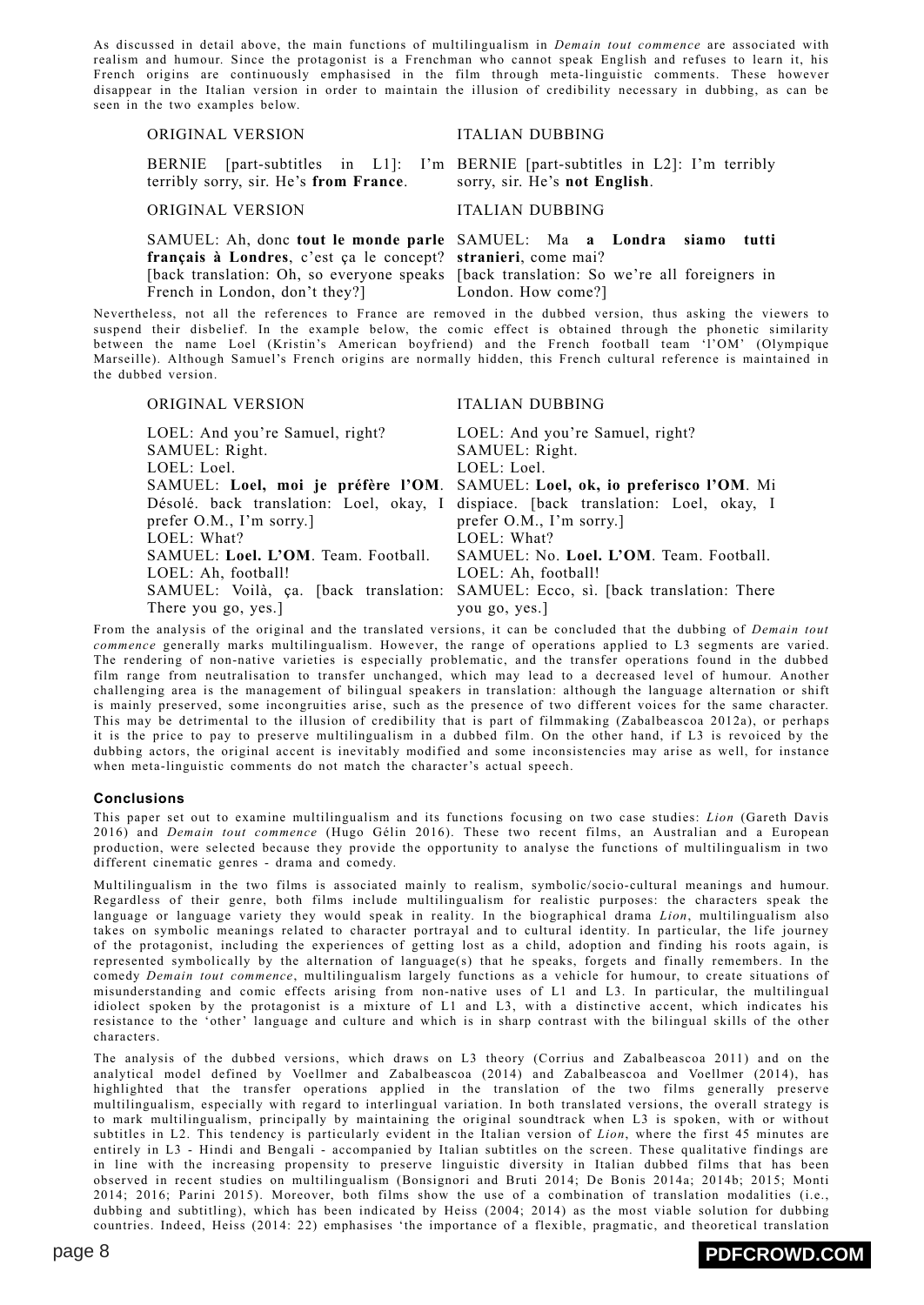approach' to be applied to the increasingly complex scenario of audiovisual products. It is by employing flexible approaches that the multilingual reality of a film can be preserved, at least partially, even in dubbing (ibidem).

However, as far as the translation of intralingual variation is concerned, the dubbed versions of the films analysed do not apply a consistent set of operations. Ultimately, they do not display the same degree of linguistic realism, since intralingual variants and foreign accents are often neutralised or modified. By erasing part of the linguistic diversity, also part of the socio-cultural connotations or symbolic meanings of the original film are lost and the humorous effects can be lessened. Finally, it is interesting to note how the same transfer option can give rise to different effects depending on the film genre, where obviously multilingualism serves different functions. The qualitative analysis also highlighted some incongruities that characterise the translated films, such as the use of different voices spoken by the same character or meta-linguistic comments which do not match the characters' actual speech.

Heiss (2014: 20) claims that 'cinema viewers and film reviewers are strongly critical of dubbing that masks the multilingual elements of films that contain various languages', so it is probably safe to say that if multilingualism is preserved in a dubbed film, Italian viewers may be ready to willingly suspend their disbelief after all and fully appreciate the linguistic diversity preserved in translation, despite the discrepancies that may arise. As pointed out by Zabalbeascoa and Voellmer (2014: 27), 'the theoretical proposal for L3 still requires a large body of case studies and examples that can confirm and further refine the model.' This study has applied the L3 model to two recent multilingual films, hoping that it will open up possible paths for future research that could explore the phenomenon of multilingualism and its translation across different genres (drama, comedy and others) on a larger scale in order to identify patterns, as well as investigating target audiences' perception of multilingualism in dubbing.

### **References**

- Beseghi, Micòl (2017) *Multilingual Films in Translation. A Sociolinguistic and Intercultural Study of Diasporic Films*. New Trends in Translation Studies, vol. 24. Oxford: Peter Lang.
- Baldo, Michela (2009) "Dubbing Multilingual Films: La Terra del Ritorno and the Italian Canadian Diaspora", *inTRAlinea Special Issue*: *Multimedialectranslation*, URL: <http://www.intralinea.org/specials/article/Dubbing\_multilingual\_films>
- Bartoll, Eduard (2006) "Subtitling Multilingual Films" in *Proceedings of the Marie Curie Euroconferences MuTra: Audiovisual Translation Scenarios*, Carroll Mary, Heidrun Gerzymisch-Arbogast, and Sandra Nauert (eds), URL: *<*http://www.euroconferences.info/proceedings/2006\_Proceedings/2006\_Bartoll\_Eduard.pdf.>
- Bleichenbacher, Lukas (2008) *Multilingualism in the Movies. Hollywood Characters and Their Language Choices,* Tübingen, Franke Verlag.
- Bonsignori, Veronica and Silvia Bruti (2014) "Representing Varieties of English in Film Language and Dubbing", *inTRAlinea Special Issue: Across Screens Across Boundaries,* URL:
- <http://www.intralinea.org/specials/article/representing\_varieties\_of\_english\_in\_film\_language\_and\_dubbing>
- Brierley, Saroo (2013) *A Long Way Home: A Memoir*, Penguin Australia.
- Chiaro, Delia (2007) "Lost, Found or Retrieved in Translation? Cross-Language Humour on Screen", in *Lingua, cultura ed ideologia nella traduzione di prodotti multimediali (cinema, televisione, web)*, Maria Grazia Scelfo and Sandra Petroni (eds), Roma: Aracne: 123–138.
- Corrius, Montse and Patrick Zabalbeascoa (2011) "Language Variation in Source Texts and their Translations: The Case of L3 in Film Translation", *Target* 23, no 1: 113–130.
- Cronin, Michael (2006) Translation and Identity. London/New York: Routledge.
- De Bonis, Giuseppe (2014a) "Dubbing multilingual films between neutralisation and preservation of linguacultural identities: a critical review of the current strategies in Italian dubbing" in *The Languages of Dubbing: Mainstream Audiovisual Translation in Italy*, Pavesi Maria, Maicol Formentelli, and Elisa Ghia (eds), Bern: Peter Lang: 243–266.
- ---- (2014b) "Alfred Hitchcock Presents: Multilingualism as a Vehicle for … Suspense. The Italian Dubbing of Hitchcock's Multilingual Films", *Linguistica Antverpiensia, New Series* 13: 169-92.
- ---- (2015) "Translating Multilingualism in Film: A Case Study on Le Concert", *New Voices in Translation Studies*  $12:50-71$
- De Higes-Andino, Irene (2014) "The Translation of Multilingual Films: Modes, Strategies, Constraints and Manipulation in the Spanish Translations of *It's a Free World*…", *Linguistica Antverpiensia, New Series* 13: 211–231.
- Dwyer, Tessa, (2005) "Universally Speaking: Lost in Translation and Polyglot Cinema", *Linguistica Antverpiensia, New Series* 4: 295–310.
- Delabastita, Dirk (2002) "A Great Feast of Languages: Shakespeare's Bilingual Comedy in King Henry V and the French Translators", *The Translator* 8, no. 2: 303–340.
- ---- (2009) "Fictional Representations" in *Routledge Encyclopedia of Translation Studies,* Baker Mona and Gabriela Saldanha (eds), London, Routledge: 109–112.
- Díaz Cintas, Jorge (2011) "Dealing with Multilingual Films in Audiovisual Translation" in *Translation - Sprachvariation - Mehrsprachigkeit. Festschrift für Lew Zybatow zum 60. Geburtstag*, Wolfang Pöckl, Ingeborg Ohnheiser, and Peter Sandrini, (eds), Frankfurt am Main: Peter Lang: 215–233.
- Heiss, Christine (2004) "Dubbing Multilingual Films: A New Challenge?", *Meta* 49, no. 1: 208–220.
- ---- (2014) "Multilingual Films and Integration? What Role does Film Translation Play?" in *Media and Translation: An Interdisciplinary Approach*, Dror Abend-David (ed), New York & London, Bloomsbury: 3–24.

Kozloff, Sarah (2000) *Overhearing Film Dialogue*, University of California Press.